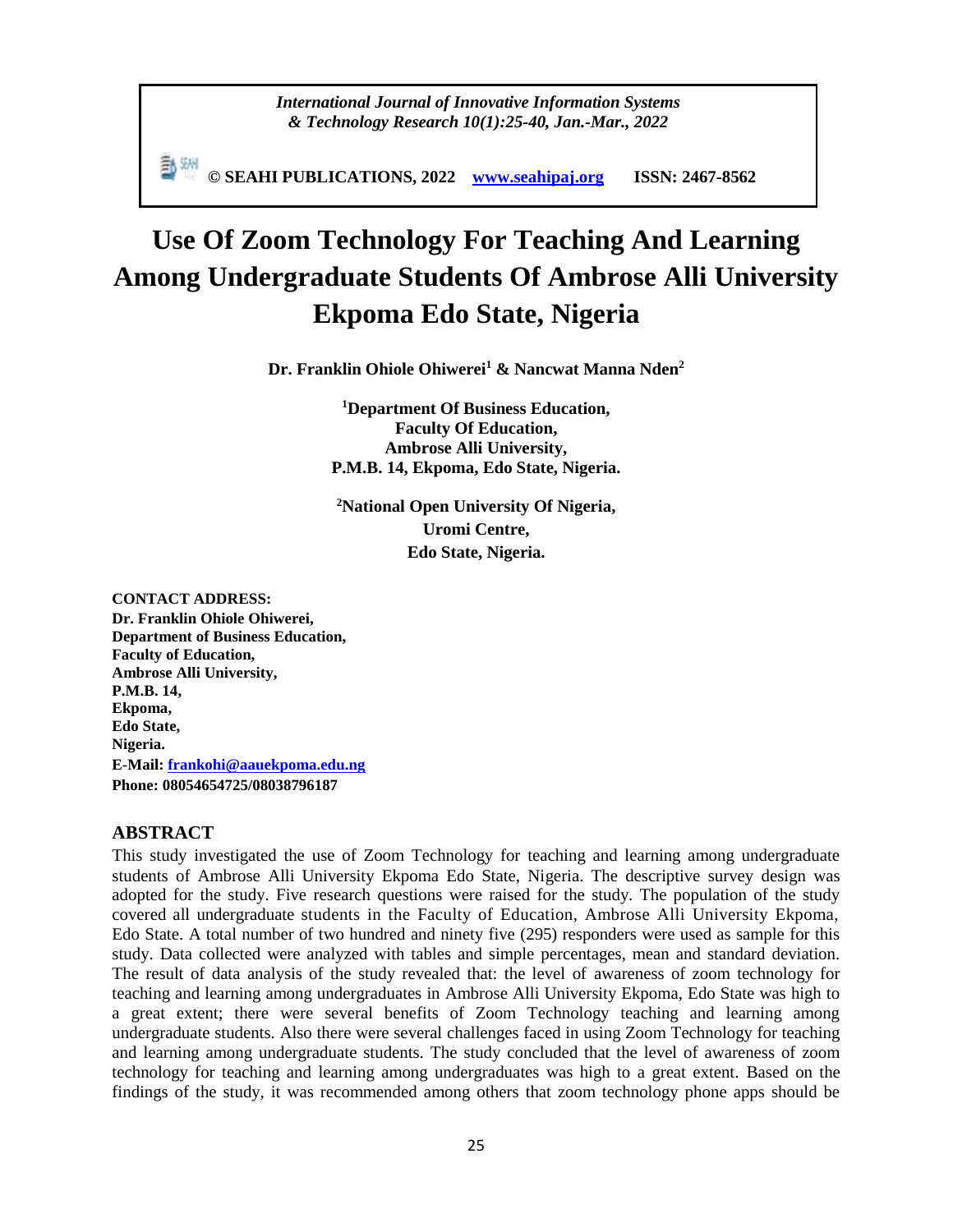encouraged among undergraduate students. Universities should intensify ICT training which will expose students to a range of co-curricular practical tasks on zoom technologies to help the students to be become more aware and motivated for virtual learning.

**Keywords:** Technology, Zoom, Use, Students, Teaching, Learning, Undergraduate

#### **INTRODUCTION**

The emergence of information and communication technologies (ICTs) and the ubiquitous connectivity of internet and networks improve man's ingenuity and opportunities given that societies consciously depend on real-time information to be proactive and to discount the effects of environmental changes (Eze and Chinedu, 2018). Entities attempt to cope with disruptive technologies; they make huge investment in the state of the art ICT platforms owing to the need to build competitive advantage amidst decreasing cost of technologies in the contemporary information systems (IS) market. ICT is an agent of socio-economic changes (Al-Gahtani, 2016) and a force for creative destruction in human existence, especially in the educational setting, where the academia and consultants progressed from providing simple teaching aids to interactive learning environments. Higher education institutions (HEIs) have embarked on rigorous programs that promote the use of technologies for effective contact and online teaching and learning and for developing cognate skills needed to make socio-economic contributions in the knowledge world. Hu and Hui, (2012) opined that the IT-based innovations (e.g., e-commerce, e-learning, e-payment, e-service, or e-procurement) revolutionize the HEIs' competitive landscape and reflect the dramatic evolution from fairly predictable brick-and mortar affairs to rapidly changing and often more unpredictable environment. Greenberg and Zenetis (2012) observed that video has the highest traffic in internet use. Videos can be described as recorded content that has sound and motion which can be stored or delivered live, and can be streamed to a variety of devices (Woolfitt, 2015). The importance of videos in education cannot be over emphasized. They can spark curiosity, promote scientific enquiry and help students make connection

between their experiences and the content to be taught. In developed nations, videos are an important part of higher education. More than half of institutions of higher learning in developed nations use integrated video solutions, integrated into their learning management systems for teaching and learning while about 72% of all lecturers in developed nations use videos for students' assignment (Lee, 2016). Lee further noted that more than half of all students in higher institution in developed nations can create videos. Videos especially video streaming has lent itself as a viable means through which institutions of higher education can wriggle out of budget cuts being experienced in institutions of higher learning orchestrated by economic recession in many countries.

The availability of internet connectivity and technological tools like digital camera and smart phone has made Zoom technology (streaming) possible. Zoom technology has enabled higher education institution overseas to implement globalization strategy of reaching out to wider students without regional barrier. Palmer (2018) noted that use of video streaming in higher education is more cost effective, time effective and sustainable method of teaching and learning.

While many institutions are experimenting with the various types of services for users with zoom technology, Fasae and Adegbilero-Iwari (2015), observe that few are thinking of the potentially dramatic changes that the uptake of this platform with sophisticated capabilities may have on their user community and more specifically on the use of digital information resources. As patrons continue to make greater use of the zoom technology through technology devices, some schools now use websites/portals as a means to facilitate access to zoom technology for effective teaching and learning in higher institutions. As technology evolved, zoom technology has gained increased popularity with widespread use and is on track to replace the traditional way of teaching and learning especially in this time of pandemic (post covid 19) as the means for effective teaching and learning and access online information and communication. Zoom technology is altering the way we communicate, teach, learn, entertain ourselves and make decision. Zoom technology today can run complex software allowing learner and educator for advanced interactivity and with new hardware and technologies such as global positioning system. Universities can serve better and improve better learning environment in this period of covid 19 with so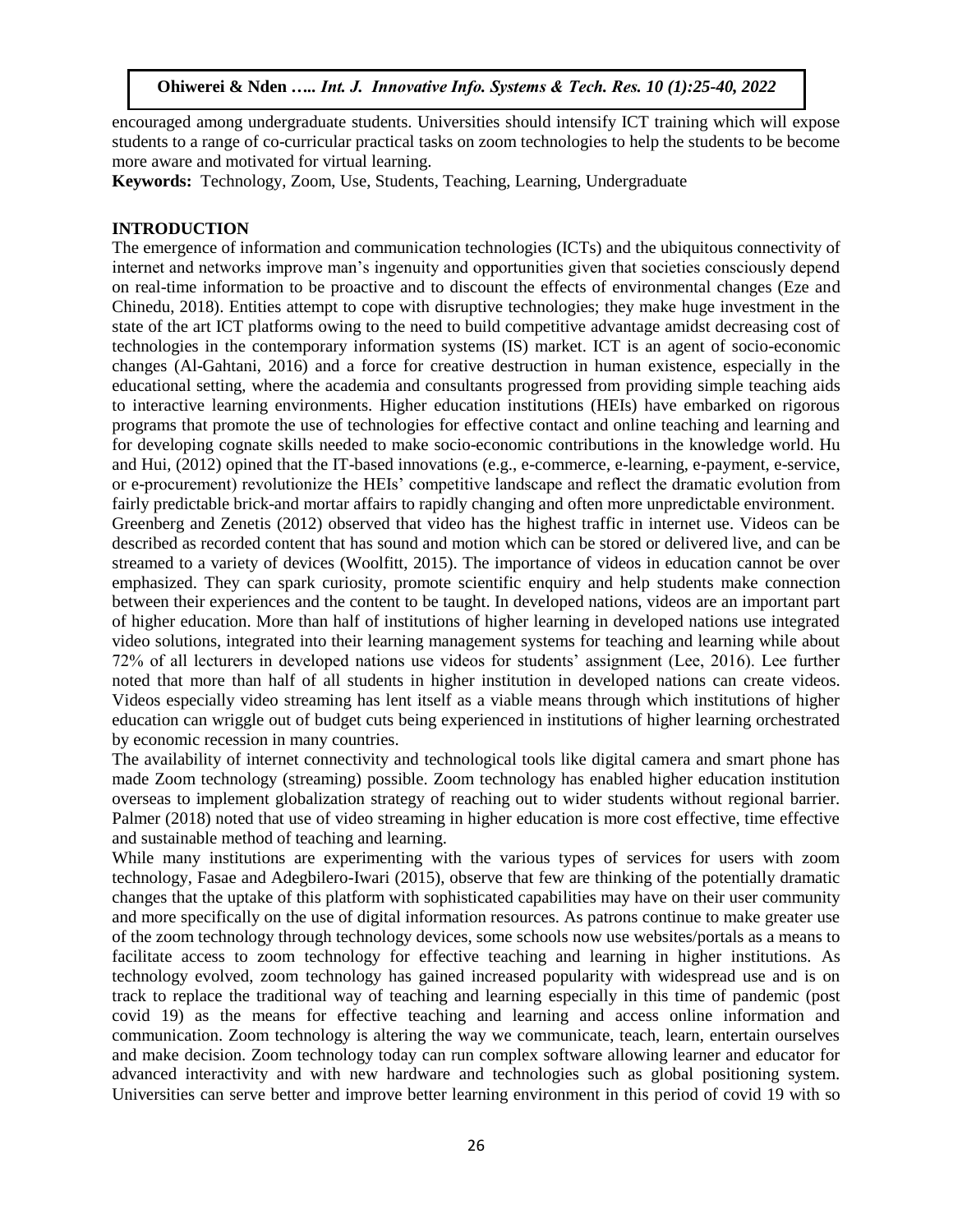much protocols to control the pandemic; wearing of face mask, physical distancing among others which may make learning challenging as a result of lack of adequate infrastructures and facilities, by adapting the growing Zoom technology offer access to effective teaching and learning (Ray, 2020). Zoom technology has made visual communication and information access very convenient and timely to students even from the comfort of their own homes and offices, and from wherever they are while on the move with their cellular phone units or PDAs (personal digital assistants) (Ray, 2020).

Zoom technology will help students and both lecturers for effective teaching and learning and also stay relevant in an increasingly technological / mobile society. They need to be aware of technological changes, peer forward, and prepare for the future of internet interaction. School of higher learning must be commensurate with this trend and integrate themselves into the Zoom technology realm if they wish to deliver and enhanced quality education for both theory and as well as practical works with simple instructions via Zoom technology. Zoom technology offer tremendous flexibility for those who want to take advantage of e-learning in this challenging world especially in this moment of post Covid 19 pandemic (Erasmus, 2020). With a simple 3G - 4G connection, students and educator can access and connect each other via Zoom technology which make learning comfortable, gives room for free interactions between the students and the instructors. Zoom technology offers wide range of self expression and contribution to studies where most students who are shy to express themselves in a classroom find it convenient for self expressions.

Mobile technology has also made it very easy and stress free for easy access to Zoom technology. The recent advances regarding cellular phone technology have enabled mobile devices to perform functions previously not possible with handheld devices and these advanced functions have been captured by Android phones in connecting quiet large of students through Zoom technology (Erasmus, 2020).

#### **Statement of the Problem**

Utilization of zoom technology in university globally has been as a key factor in ensuring effective teaching and learning (Roy, Ray, Saha, & Ghosal, A2020). With the commencement of zoom technology in different sectors, universities inclusive, one would expect to see a holistic and integrated application and utilization of technologies and other platform of e-learning, of which Zoom technology is an exemplary part, in the provision and utilization of effective teaching and learning in universities in Edo State. However, many schools of higher learning have not embraced e-learning for teaching and learning especially the Zoom technology in this time of pandemic which discourage large gathering of school in a confined learning environment or class room. The problem of this study is, the relative poor applications, utilization of Zoom technology or teaching and learning in the universities in Edo State.

It has also been observed that there is poor or shortage of internet or e-learning platform and facilities in Nigerian universities

#### **Purpose of the Study**

The main purpose of this study is to investigate the use of Zoom Technology for teaching and learning among undergraduate students of Ambrose Alli University Ekpoma Edo State, Nigeria The specific purpose of this study are to:

- 1. identify the level of awareness of Zoom Technology for teaching and learning among undergraduates in Ambrose Alli University Ekpoma Edo State, Nigeria;
- 2. to find out the perceived ease of use of Zoom Technology for teaching and learning among undergraduates students in Ambrose Alli University Ekpoma Edo State, Nigeria;
- 3. to ascertain the level of use of Zoom Technology for teaching and learning among undergraduate students in Ambrose Alli University Ekpoma Edo State, Nigeria;
- 4. to ascertain the benefits of Zoom Technology for teaching and learning among undergraduate students in Ambrose Alli University Ekpoma Edo State, Nigeria;
- 5. to find out the challenges faced in using Zoom Technology for teaching and learning among undergraduate students in Ambrose Alli University Ekpoma Edo State, Nigeria.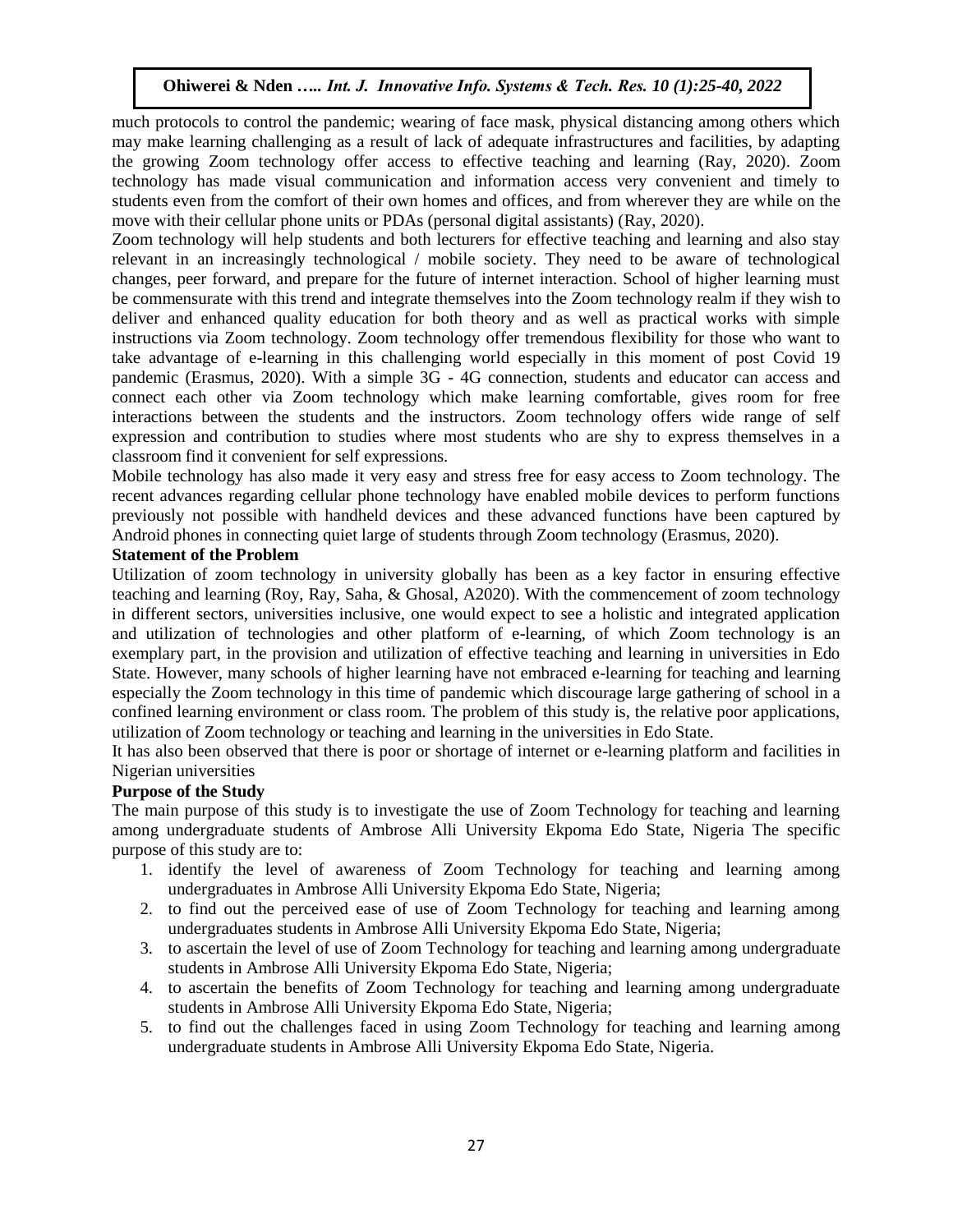#### **Research Questions**

The following research questions are raised for the study:

- 1. What is the level of awareness of Zoom Technology for teaching and learning among undergraduate students in Ambrose Alli University Ekpoma Edo State, Nigeria?
- 2. What is the perceived ease of use of Zoom Technology for teaching and learning among undergraduate students in Ambrose Alli University Ekpoma Edo State, Nigeria?
- 3. What is the level of use of Zoom Technology for teaching and learning among undergraduate students in Ambrose Alli University Ekpoma Edo State, Nigeria?
- 4. What are the benefits of using Zoom Technology for teaching and learning among undergraduate students in Ambrose Alli University Ekpoma Edo State, Nigeria?
- 5. What are the challenges faced in using Zoom Technology for teaching and learning among undergraduate students in Ambrose Alli University Ekpoma Edo State, Nigeria?

#### **Significance of the Study**

- 1. The findings of this study would be of benefits to undergraduate students, libraries, librarian, Educators, Government and stakeholders.
- 2. It is hoped that the findings of this study will be of benefits to undergraduate students as the study will help to participate in zoom teaching and learning. It will also help them to develop the relevant skills for e-learning via zoom technology as this will help to improve their academic achievement.
- 3. It is hoped that the findings of this study will assist librarians to identify the problems militating against the effective application of zoom technology in the university. This is because zoom technology also play a significant role in obtaining relevant information related to library users as part of mobile technology.
- 4. The findings of this study may be used to sensitize the librarians and educators on the need to acquire the relevant skills necessary for effective application and use of zoom technology in universities for effective teaching and learning. The outcome of this study is expected to bring about enhanced utilization of the application of zoom technology in academic libraries' by the librarians thereby leading to improved utilization of library resources by users especially the students, which will in turn help to improve academic performances of students as well as the ability to favourably compete with counterparts from the developed parts of the world.
- 5. For the Government, an investigation into this study would serve as an underlying basis for further development of the research in Edo State, Nigeria. The constraints against the utilization of zoom technology would enable the stakeholders to know whether university are adopting online/ e-learning education in this challenging time as a result of covid 19 pandemic that would enhance effective and continues teaching and learning in the area under study.
- 6. It is also hoped that this study will be a contribution to knowledge as it will contribute to existing literatures on zoom technology therefore it can be referred to in the course of further research.

#### **REVIEW OF LITERATURE**

#### **Level of awareness of Zoom Technology for teaching and learning among undergraduates**

Oye et al, (2012), opined that it is generally believed that with the advent of Information and Communications Technology (ICT), zoom technology is among the catalysts that will drive learning. Hence, zoom technology should become an integral part of learning in tertiary institutions. Another rationale for zoom technology could be seen in the fact that the world of the twenty-first century can aptly be called an e-driven world (Oye et al 2012). E-or virtual technologies have brought profound changes to all facets of life. In order to equip students with the necessary skills and knowledge to foster the growth of independent, creative and lifelong learners, schools should use zoom technology to provide relevant experiences to support and facilitate the students' development.

Studies have generally indicated that the use of traditional didactic lectures alone cannot make students to be globally literate and succeed in this information age (Ahmad, 2012). New methods of effective teaching and learning, which meet the expectations of the diverse student body and which engage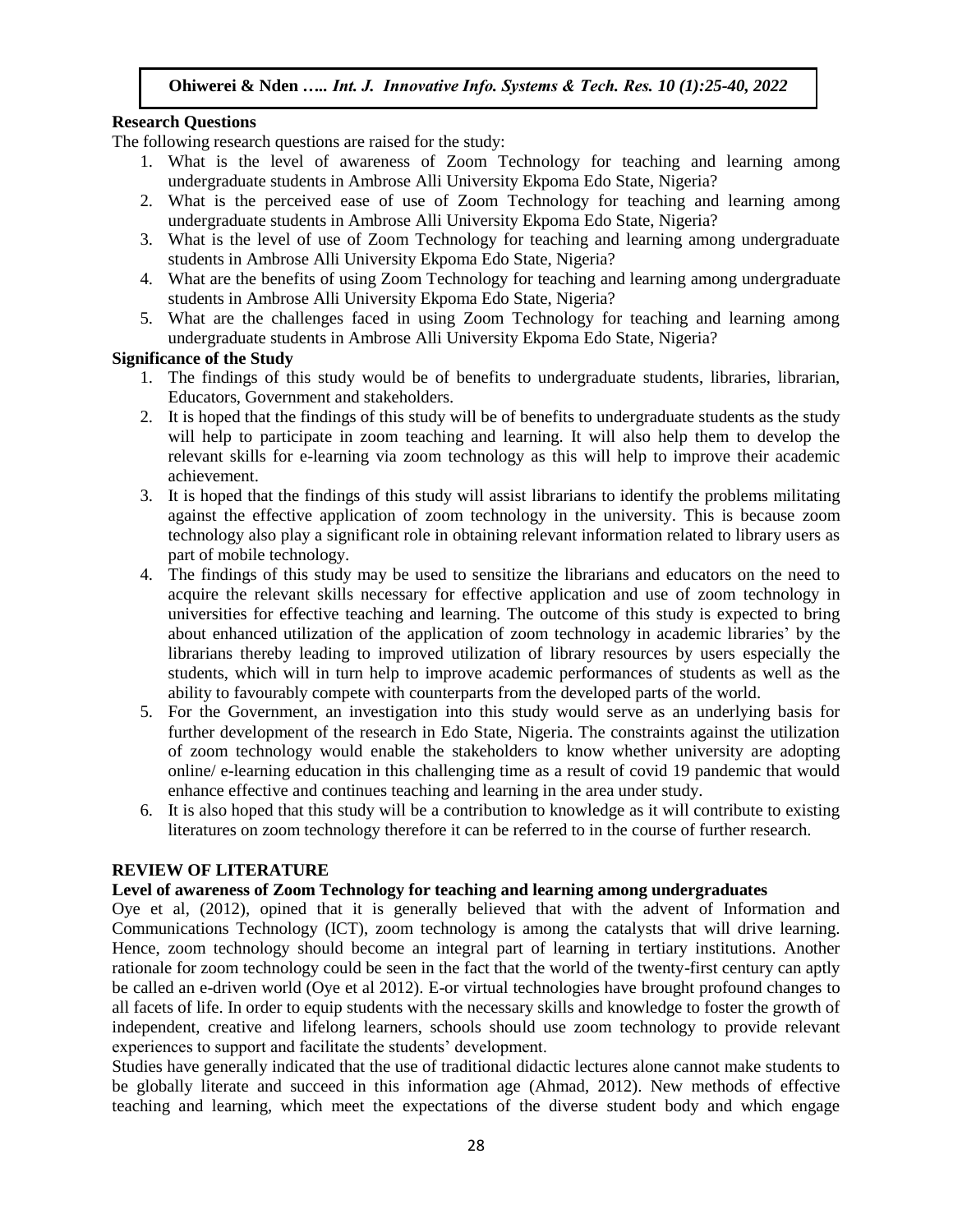students, should be explored and implemented. Students need to be challenged to become engaged in the 21st century way: electronically. For any electronic learning technologies such as zoom technology to be effective, students must be aware of what it entails, be motivated and competent to use it. However, due to difficulties of lack of ICT implementation in overcrowded classrooms; insufficient training, lack of learning support materials and support, curriculum overload, lack of clear planning and assessment, and severe pressure on lecturers to increase their research outputs, integration of zoom technology may not be a priority for lecturers (Oye et al 2012). There is need for students to use zoom technology to complement the efforts of the lecturers and classroom lectures.

Awareness of zoom technology among university students would determine to a great extent, if Nigeria could have more independent learners, who are problem solvers and who can contribute positively in improving the way things are done in Nigeria and other nations of the world. Many university students have cell-phones and other digital technologies that are Internet enabled, and many have access to the Internet-enabled computers. Prensky (2011) stated that young people of the digital native generation possess sophisticated knowledge of and skills with information technologies. Whether Nigerian students use these facilities, knowledge and skills for zoom technology is yet to be empirically ascertained. However, most of the studies on the status of zoom technology in universities were confined to developed countries like the United States of America, Britain and Australia with very few studies in developing countries like Nigeria

Accordingly, Haqien et al (2020), stated that zoom technology for learning depends critically on an electronic devices and effective library system with online resources with seamless access from across the globe. In most developing countries, learning is mostly done traditionally (face-to-face), thus adapting to zoom technology would requires certain behavioral changes and regulatory directives in order to make it work for the learner and teachers. This become more important because not all the students and lecturers are adequately conversant and proficient on how to participate in zoom technology platform. As such, zoom technology can only be effective where there is adequate support system. For such support to be sustainable, both students and facilitators must have seamless access to electronic devices, internet as well the required skills to navigate the platform. Furthermore, they must be attuned to the new environment and culture of learning. Consequently, the perception of students on zoom technology resources may lead to acceptance and use which may translate to good additional method of learning during the pandemic lockdown (ASUU-UI Publicity Committee, 2020).

More recently, various studies about the subject (zoom technology) have been carried out globally, however there is little or no studies that specifically address issues relating to the perception and readiness of undergraduate students towards zoom technology in Nigeria during the Covid-19 pandemic lockdown.

#### **Perceived ease of use Zoom Technology for teaching and learning among undergraduates**

According to Ifeanyi et al (2021) the use of zoom technology teaching save money, freed nature of workshops, saves travel risk, in the comfort of your home, and opportunity for all (not waiting for sponsorship by institute), staying at home and connecting to virtual workshops not only save money, but save participants from the risk of accident on the road.

According to Ogwunte et al (2020) in their research work Perceived Influence of Zoom Cloud and Whatsapp Technologies on Instructional Delivery in University Business Education Classroom in Rivers State their result reveals that zoom cloud technology offers educators with the ability to communicate in real time with dispersed students via computers and mobile phones, ability to secure record and store sessions without recourse to third party software, ability to create users specific authentication, ability to create real time encryption of meetings, ability to back up recording to online remote server network, ability to connect synchronously with students over videos and audios, ability to share screen and ability for students to work in group.

The study also perceived Influence of Whatsapp Technology on Instructional Delivery in University Business Education Classroom that whatsapp technology offers educators with the ability to connect with their students, share ideas, share pictures, share messages and information of interests, ability to construct a public profile within a bounded system, ability to connect semi public profile within a bounded system,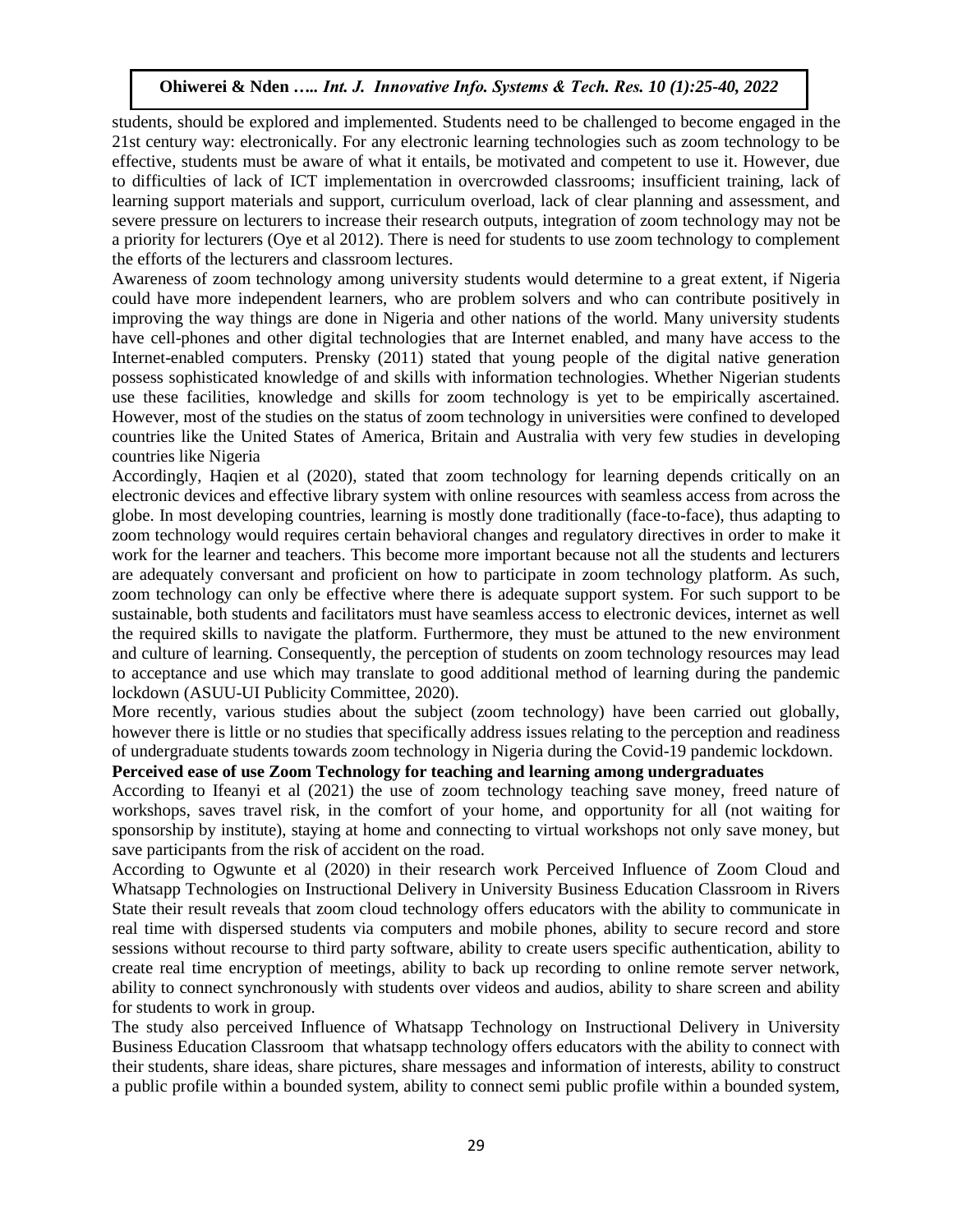ability to provide message with images which are more effective for students learning, ability to instantly send messages to anywhere in the world and ability to provide audio and video callings.

#### **Extent of use of Zoom Technology for teaching and learning among undergraduates**

Research carried out by Crompton (2013) and Cohari (2013) show that the misapplication of zoom cloud technology and Whatsapp conference video calls in teaching and learning may induce orientation and cognitive overload that could interfere with learning rather than enhance learning. Irrespective of the falls that might arise from the misapplication of zoom cloud technology and Whatsapp in teaching and learning in business education classroom, Chipunza (2013), and Mbah (2016), studies have confirmed that the utilization of zoom cloud technology and whatsapp video conferencing in the classroom would provide the teachers with a more effective way to transfer knowledge and information to students, and also enable the students to learn in a more productive way.

Research has also found that girls feel less confident in dealing with computers than boys (Braak 2004). A study by González-Gómez et al. (2012) which inquired into gender differences with regard to e-learning sought to determine which aspects of teaching could be improved to boost the satisfaction of female and male students. In addition to observing significant differences between male and female students in terms of their satisfaction with e-learning in teaching, González-Gómez et al. (2012) found that female students assigned more importance to teaching methods, planning and to fostering active participation in the learning process than their male peers. A longitudinal study with 484 undergraduates found that gender differences were also reflected in attitude and intentions to use technology (Padilla-MeléNdez et al. 2013). According to the findings of this study, playfulness influenced the females' attitude toward using the system, whereas in males, the influence of playfulness on attitude was mediated by perceived usefulness.

Hind et al (2021) On the other hand explained that some studies have found that there were no (or negligible) gender differences in the use of technology. For example, a study by Whitley (1997) found that gender differences in computer-related behaviors were small and did not differ as a function of study population. In addition, while identifying the constructs that affected male Fig. 1 The technology acceptance model (Turner et al. 2010) and female students' behavioral intention to use a computer based assessment, Terzis and Economides (2011) found that both genders were more likely to use the system if it were playful and its content was clear and relative to the course.

#### **Benefits of Zoom Technology for teaching and learning among undergraduates**

Accompanied by a positive, constructive outcome, people prefer online technology to avail of better communication and educational results. Talking about online learning, of course we need an application as a bridge between lecturers and students such as whatsapp, google classroom, skype, zoom cloud meeting and other applications that support learning (Fitriyani, Febriyeni, & Kamsi, 2020). Online learning can also be used to maximize the teaching learning process although it is conducted without face to face meeting (Febrianto, Mas'udah, & Megasari, 2020). Various applications or online learning media are scattered in the midst of COVID-19 pandemic, but researchers are more interested in using zoom as an alternative to replace face-to-face meetings with video conferencing that can be accessed by students and lecturers to maintain the quality of learning so that the learning process continues smoothly.

Zoom cloud meetings is a very useful alternative application for virtual meeting to facilitate communication with many people without making direct contact and be able to support learning needs in today's digital era (Pratiwi, Afandi, & Wahyuni, 2019). This application is used for video conference instead of direct meeting in the classroom. It can be installed with devices such as computer, laptop, android and smart phone. So for the students who do not have laptop, they can use their smart phone to take part in virtual class. Zoom meeting application is very helpful in communicating remotely; all lecturers' explanations can be conveyed directly without having to meet physically.

Zoom facilitate discussions between lecturers and students and among students with direct communication through video conference which is supported by zoom features such as raise hand and group messages, so that if there are problems in audio, the students are helped with the available chat features. Some features in zoom let the English teachers to present and assess four language skills through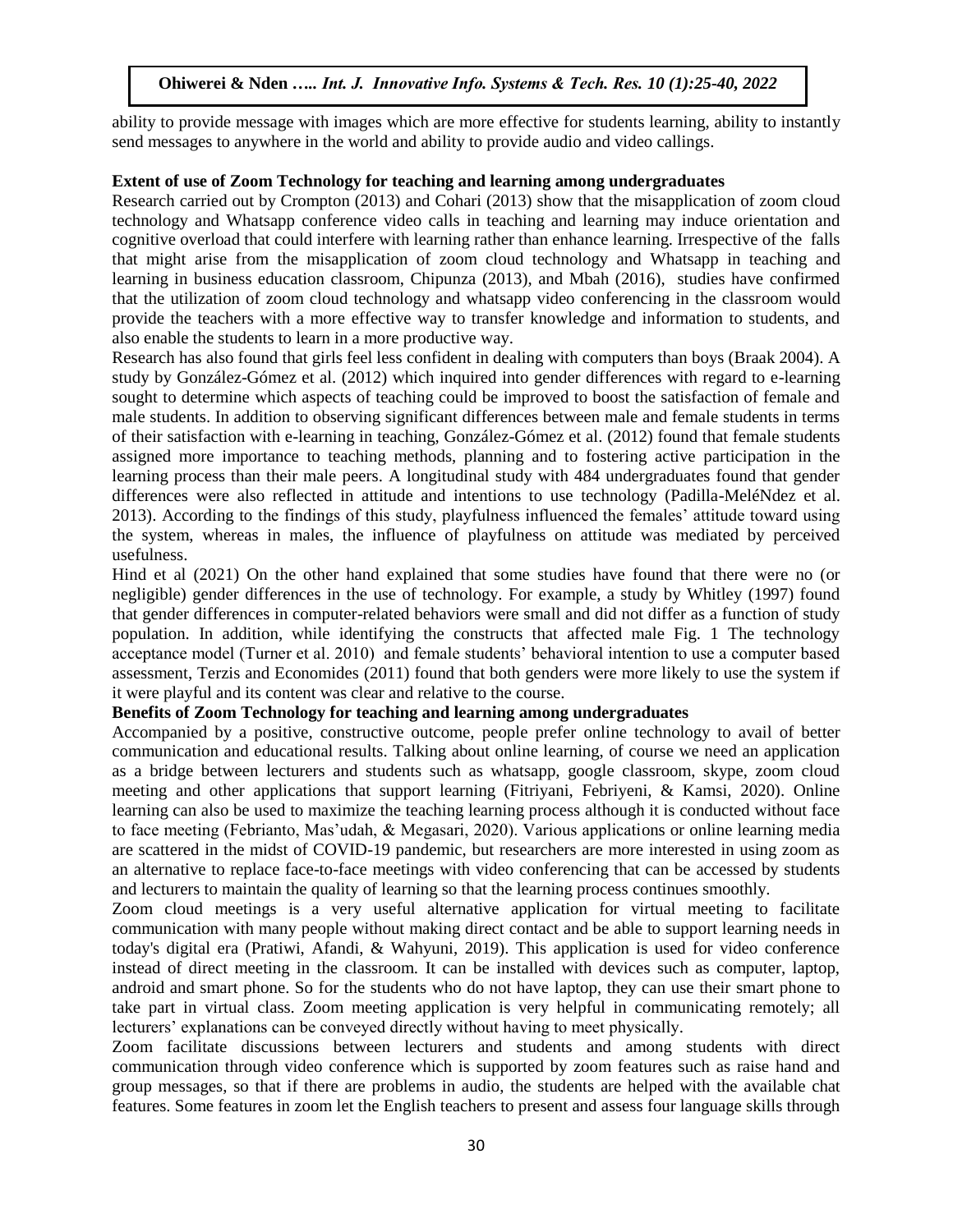full interactions with medical students and deliver the essence of material in various ways (Guzacheva, 2020). Zoom cloud meetings really help learning process in difficult situation of the current pandemic and can facilitate access to information and communication in the learning process for students.

Shadat et al (2017) stated that in using zoom for distance learning process for Engineering students is more interactive, creates satisfaction, provides positive experiences in learning process. The innovative of zoom increases better learning outcomes for different groups of students. The classroom action research about e-learning model with zoom application to improve the ability of giving strengthening skills in mathematics learning was carried out to the fourth semester students of mathematics education study program Bengkulu University, the result indicated that the lecturer activities in the teaching learning process with e-learning model with zoom application was in a good category and the students' activities improved and the ability of giving strengthening skills in mathematics learning also increased (Andriyani & Sari, 2020).

Another research was carried out by (Brahma, 2020) about the use of Zoom as an online based learning in Sociology and Anthropology subjects for the students majoring in Citizenship Education at STKIP Kusumanegara Jakarta. The result showed that Sociology and Anthropology courses become more interactive and in demand by students because the online learning media used are very innovative and effective according to the current development. Through zoom, lecturers and students can conduct video conference which is used as a means of communicating in online learning and the recordings made during the meeting are more secure. On the contrary Haqien & Rahman, (2020) revealed that lectures activities using Zoom Meeting are considered less effective for the university students in Jakarta and Depok because of the network problem or internet signal for students who do not use Wi-Fi which will have an impact on the quality of learning they receive.

According to Guzacheva (2020) Online distance learning in educational process has become a buzz in the medical education and today it caters to the needs of modern-day learners. Infusing technologies in classroom learning have added to stimulus and enhanced learner's interaction within the classroom. Distance learning has a vast presence in almost every field. Language teaching is one such field where technology has taken over and improved the ways of learning. As for the strengths of an online distance learning course, the following come to mind. They: Provide easier access to course resources. Offer greater convenience for the English teacher and medical student, and offer flexibility- in scheduling. Can be personalized – that is, English teachers can cater to each medical student's – proficiency level and learning goals by delivering different online resources to individual students so they can work on them in their own time.

#### **Challenges faced in using Zoom Technology for teaching and learning among undergraduates**

According to Ifeanyi et al (2021) concerning the challenges of participating in online zoom, all the participants mentioned that buying the data bundle for the internet is expensive and can therefore frustrate them. Using the zoom platform requires a bandwidth, which will be problematic for participants who lack strong internet connections or have limited data plans. Lack of computer/android phone.

Agbo et al (2020) stated that ownership of desktop, laptops, smart phones is a condition for use of social media and lack of skills/experience in using the zoom application. Baro and Godfrey (2015) stated that lack of skills power failure, lack of time, lack of facilities and the attitude of some zoom user were deterrent to the use of Web 2.0 tools in Africa.

Julius, et al (2021) investigated the challenges and opportunities of using ZOOM app in the teaching and learning of mathematics during COVID-19: lecturers' and students' perspective. The study sought to establish challenges lecturers' and students' encounter when using ZOOM app in the teaching and learning of mathematics during COVID-19 pandemic and determine opportunities lecturers' and students' encounter when using ZOOM app in the teaching and learning of Mathematics during COVID-19 pandemic. Fifty (50) students taking Mathematics courses and ten (10) lecturers who teach mathematics courses at five (5) institutions in the Lusaka district of Zambia participated in this study. A mixed method approach which followed a descriptive survey study design, was used. Data was collected using a semistructured questionnaire and a semi-structured interview schedule. Data was analysed descriptively and thematically. The challenges of using ZOOM app in the teaching and learning mathematics included: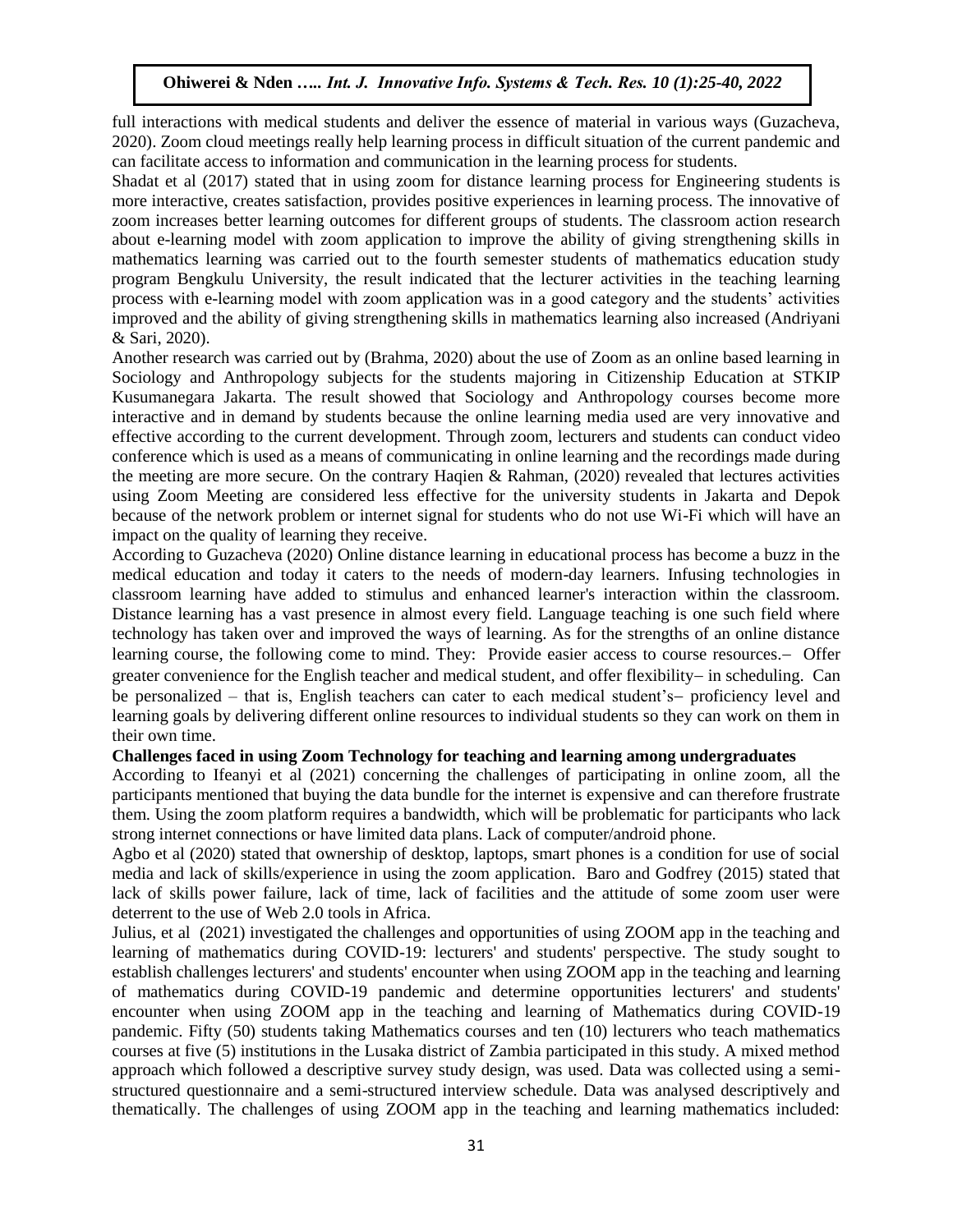ZOOM app has limited capacity to accommodate more participants during the teaching and learning process; lack of good network connection; ZESCO power outages; lack of technological knowledge; high bundle consumption; and lack of devices for online learning such as smart mobile phones, computers, tablets, desktop, and smart televisions. In terms of the opportunities of using ZOOM app in the teaching and learning of mathematics, the study has established that: ZOOM app allows lecturers and students to teach and learn from anywhere; ZOOM app is cost effective than physical learning; ZOOM app facilitates group work; and ZOOM App options are easy to use; ZOOM app allows lecturers to schedule mathematics lessons in advance; and ZOOM app allows participants to join before the host. In view of these findings, it was recommended that government through the Ministry of Higher Education (MoGE) should promote the use of ZOOM app in the teaching and learning of mathematics. It was further recommended that government through the Ministry of Higher Education (MoGE) should ensure that more training should be given to lecturers as well as students in order to reinforce the change and support the new innovation due to COVID-19 to overcome ZOOM app challenges in teaching and learning of mathematics.

#### **RESEARCH METHODS**

The method of the study deals with the method and procedures the researchers used in carrying out the study. It was organized into the following sub-headings: Design of the study, population of the study, sample and sampling technique, instrument for data collection, validity of the study, reliability of the instrument, method of data collection and method of data analysis.

#### **Design of the Study**

The study adopted the descriptive survey design to examine the use of Zoom Technology for teaching and learning among undergraduate students of Ambrose Alli University Ekpoma Edo State. Survey design was considered appropriate, because opinion of a large sample of respondents was sought for through the use of questionnaire and presented in their natural setting to draw inference.

#### **Population of the Study**

The population of this study covers all undergraduate students in the Faculty of Education, Ambrose Alli University Ekpoma, Edo State with a total number of four thousand nine hundred and eighty seven (4,987) students. **Source**: Statistical Bulletin for the year 2019/2020.

#### **Sample and Sampling Technique**

A total number of two hundred and ninety five (295) responders were used as sample for this study. All the Departments in Faculty of Education were sampled for this study, which include Department of Educational Foundations and Management, Guidance and Counselling, Curriculum and Instruction, Department of Human Kinetics and Health Education, Vocational and technical Education, Business Education and Library and Information Science were sampled for this study. A total number of two hundred and ninety five (295) students which represent six percent (6%) out of the entire population in all the Departments in Faculty of Education were selected for the study through simple random sampling technique. Forty students were selected randomly from each department. Simple random was adopted to ensure equal chance of any of both male and female students in all the departments in Faculty of Education Ambrose Alli University Ekpoma, Edo State. This helped to minimize sampling error and also helped for meaningful generalization.

#### **Instrument for Data Collection**

The research instrument for this study is questionnaire. The questionnaire was made up of twenty five (25) items which is designed by the researcher to obtain information from the respondents. The questionnaire was made up of two sections: A and B. Section A elicited information from respondents on this sex and level while section B contained items on research questions which is on a four point scale of Strongly Agree (SA), Agree (A), Disagree (D) and Strongly Disagree (SD) with rating of 4,3,2, and 1 respectively. Research questions sought information on use of Zoom Technology for teaching and learning among undergraduate students.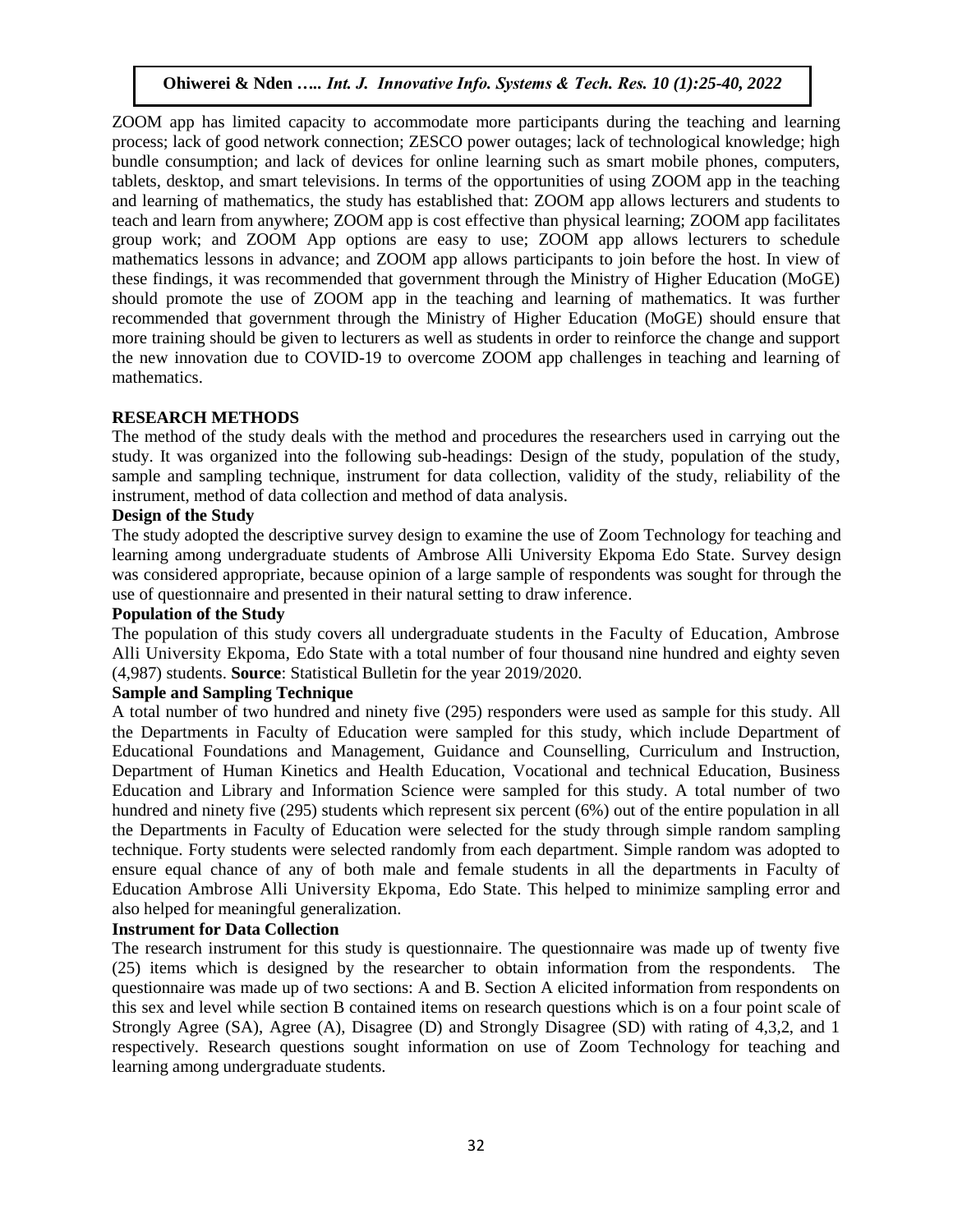#### **Validity of the Instrument**

The instrument was subjected to scrutiny by the two experts who checked and made necessary corrections that led to the final instrument used.

#### **Reliability of the Instrument**

The reliability of the instrument was determined through test re-test method. The questionnaire was administered on two separate occasions on thirty (30) students who are not part of the study. It was readministered after two weeks.

# **Method of Data Collection**

The questionnaire was distributed to two hundred and ninety five (295) respondents students by the researchers. The distribution and collection of the questionnaire was done within two weeks. All useable questionnaires were collated for analysis.

#### **Method of Data Analysis**

The data collected was analyzed using mean to answer the research questions and standard deviation to determine the closeness or otherwise of the responses from the mean. A cut of 2.5 was used as a basis for decision making meaning that any mean item with a mean score of 2.5 and above was accepted while any mean score of below 2.5 was rejected. While hypotheses was tested using t–statistical method.

#### **RESULTS**

Results and discussions deal with the presentation and the analysis of the data collected from respondents. A total number of 295 questionnaires were distributed and 243were returned. Relevant mathematical and statistical tool was used in the presentation and analysis of data derived from the questionnaire.

# **Demography of respondents**

 **Table 4.1:** Distribution Of Respondents By Sex

| <b>THEIR THE DISTIBUTION OF INCSPONDENTS D'Y DUA</b> |  |  |  |  |  |  |  |
|------------------------------------------------------|--|--|--|--|--|--|--|
| <b>PERCENTAGE</b>                                    |  |  |  |  |  |  |  |
|                                                      |  |  |  |  |  |  |  |
|                                                      |  |  |  |  |  |  |  |
|                                                      |  |  |  |  |  |  |  |
|                                                      |  |  |  |  |  |  |  |

#### **Source: field survey, 2021**

From the above table, 113 (47%) of the respondents were males while the 130 (53%) of the respondents were females

|  |  |                                                 |  |  | Table 4: Awareness of Zoom Technology for teaching and learning among undergraduates in |  |
|--|--|-------------------------------------------------|--|--|-----------------------------------------------------------------------------------------|--|
|  |  | <b>Ambrose Alli University Ekpoma Edo State</b> |  |  |                                                                                         |  |

| <b>SN</b>      | <b>ITEMS</b>                                     | X    | SD   | Remark    |
|----------------|--------------------------------------------------|------|------|-----------|
|                | Zoom to interacts with lecturers for instruction | 3.42 | 0.85 | <b>HE</b> |
| 2              | Use of cloud meetings/conferencing               | 3.34 | 0.83 | <b>HE</b> |
|                | Online interaction via video with course mates   |      |      |           |
|                | for academic purposes                            | 3.67 | 0.91 | <b>HE</b> |
| $\overline{4}$ | Discussion of academic program via zoom on       |      |      |           |
|                | assignment and test                              | 3.72 | 0.93 | <b>HE</b> |
|                | Recording and saving in online classes and       |      |      |           |
|                | tutorial via zoom                                | 3.18 | 0.79 | <b>HE</b> |
| $\mathbf{r}$   | $\mathbf{r}$<br>$\mathbf{r}$ and $\mathbf{r}$ if |      |      |           |

# *Key: X= Mean, SD= Standard Deviation*

Source: Field Survey, 2021

Table 2 showed the mean and standard deviation on the level of awareness of Zoom Technology for teaching and learning among undergraduates in Ambrose Alli University Ekpoma Edo State. The respondents agreed on Zoom to interacts with lecturers for instruction, Use of cloud meetings/conferencing, online interaction via video with course mates for academic purposes, discussion of academic program via zoom on assignment and test, recording and saving in online classes and tutorial via zoom with mean ratings of 3.42, 3.34, 3.67, 3.72 and 3.18 which are above the mean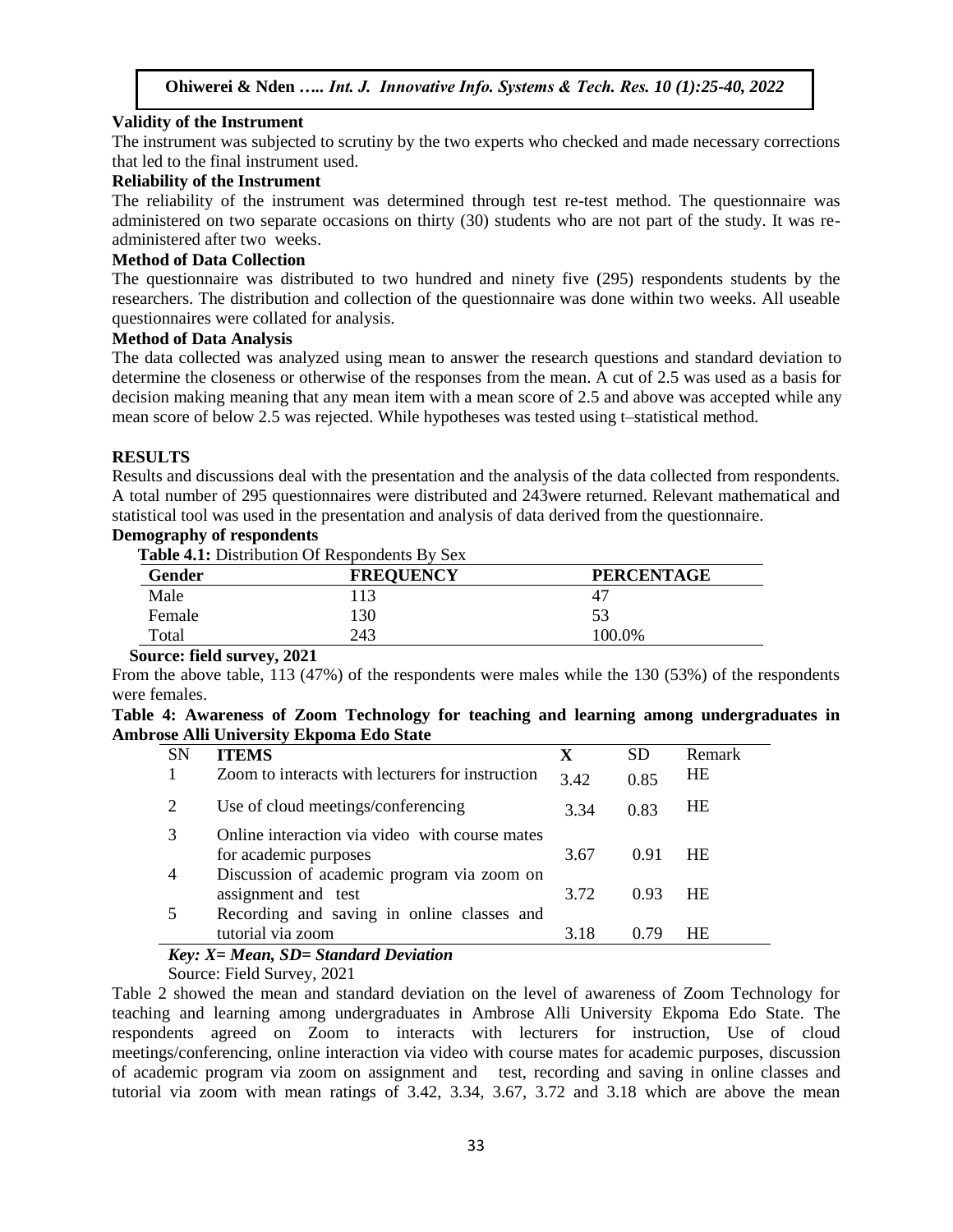benchmark of 2.50 set for the study. This result indicated that the level of awareness of zoom technology for teaching and learning among undergraduates in Ambrose Alli University Ekpoma Edo State was high to a great extent.

**Table 4:3: Showing perceived ease of use of Zoom Technology for teaching and learning among undergraduates students in Ambrose Alli University Ekpoma Edo State**

| <b>SN</b> | <b>ITEMS</b>                                                           | X    | <b>SD</b> | Remark    |
|-----------|------------------------------------------------------------------------|------|-----------|-----------|
| 6         | I feel it is easy to use zoom technologies                             |      |           |           |
|           |                                                                        | 3.77 | 0.94      | Agreed    |
|           | I do not have confidence to<br>use zoom<br>technologies                | 2.44 | 0.31      | Disagreed |
| 8         | I belief that<br>zoom technologies are too<br>cumbersome for me to use | 3.51 | 0.87      | Agreed    |
| 9         | I feel interaction with zoom technologies will                         |      |           |           |
|           | be very beneficial                                                     | 3.13 | 0.78      | Agreed    |
| 10        | I believe I have the necessary skills to use<br>zoom technologies      | 3.49 | 0.87      | Agreed    |

#### *Key: X= Mean, SD= Standard Deviation*

Source: Field Survey, 2021

Table 3 showed the mean and standard deviation on perceived ease of use of Zoom Technology for teaching and learning among undergraduate students in Ambrose Alli University Ekpoma Edo State. The respondents agreed that they feel it is easy to use zoom technologies, they are confidence to use zoom technologies, they said interaction with zoom technologies will be very beneficial and they believe they have the necessary skills to use zoom technologies with mean ratings of 3.77, 3.51, 3.13 and 3.49 which are above the mean benchmark of 2.50 set for the study. This result indicated that students find it easy in using zoom Technology for teaching and learning among undergraduates students in Ambrose Alli University Ekpoma Edo State.

**Table 4.4: Showing the level of use of Zoom Technology for Teaching and Learning among undergraduate students in Ambrose Alli University Ekpoma Edo state**

| SN       | <b>ITEMS</b>                                                                                                                              | X    | SD   | Remark    |
|----------|-------------------------------------------------------------------------------------------------------------------------------------------|------|------|-----------|
| 11       | I use Zoom cloud meetings to facilitate<br>communication with many people                                                                 | 3.17 | 0.79 | Agreed    |
| 12       | I use zoom to read, view or listen to online<br>academic programmes through my cell-phones<br>and other Internet facilities.              | 2.23 | 0.29 | Disagreed |
| 13<br>14 | I use zoom to attempt online assignments with<br>instructions and guides from learning platforms<br>use zoom in sharing information<br>in | 2.33 | 0.32 | Disagreed |
|          | educational blogs via cloud meetings                                                                                                      | 2.42 | 0.38 | Disagreed |
| 15       | learning through internet simulated tutorials<br>without a physical teacher                                                               | 3.88 | 0.97 | Agreed    |

# *Key: X= Mean, SD= Standard Deviation*

Source: Field Survey, 2021

Table 4 showed the mean and standard deviation on the level of use of Zoom Technology for teaching and learning among undergraduate students in Ambrose Alli University Ekpoma Edo State. The respondents agreed to item 11 and 15 with mean raring of 3.17 and 3.88 on the level of use of zoom technologies which are below the mean benchmark of 2.50 set for the study, while they disagreed to item 12, 13 and 14 with mean rating of 2.23, 2.33 and 2.42 which are above the mean benchmark of 2.50 set for the study as showed in the table above. This result indicated that the level of use of Zoom Technology for teaching and learning among undergraduate students in Ambrose Alli University Ekpoma Edo State was relatively low among students.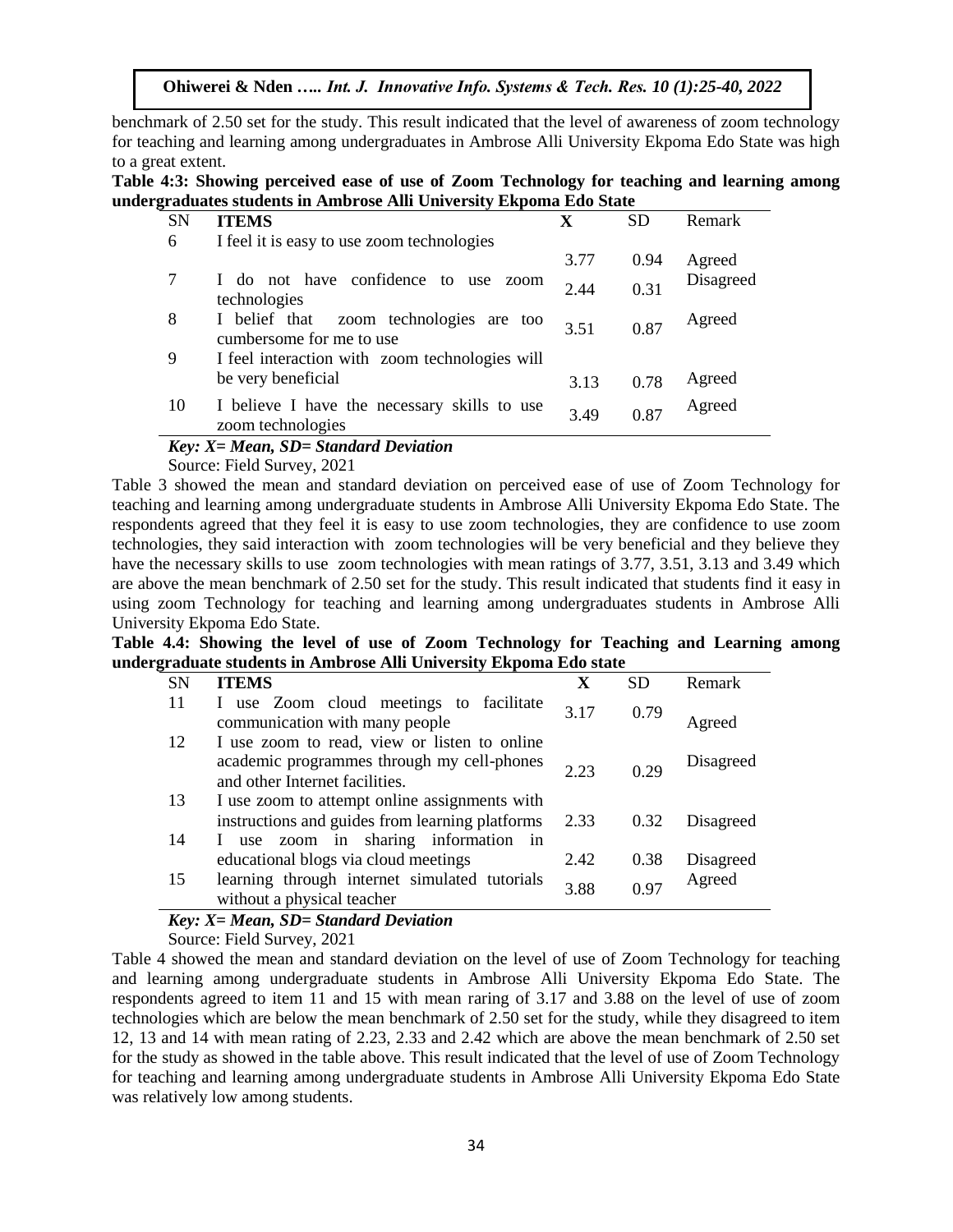| Table 4:5 Benefits of Zoom Technology for teaching and learning among undergraduate students in |
|-------------------------------------------------------------------------------------------------|
| <b>Ambrose Alli University Ekpoma Edo State</b>                                                 |

|           | se run emversie, Enponia Buo State                                       |      |           |        |
|-----------|--------------------------------------------------------------------------|------|-----------|--------|
| <b>SN</b> | <b>ITEMS</b>                                                             | X    | <b>SD</b> | Remark |
| 16        | Zoom facilitate discussions between lecturers                            |      |           |        |
|           | and students and among students with direct<br>communication             | 3.62 | 0.72      | Agreed |
| 17        | Zoom fosters students understanding of the                               |      |           |        |
|           | interrelationships of students worldwide                                 | 3.82 | 0.76      | Agreed |
| 18        | it provides students with access to online                               |      |           |        |
|           | lecture notes, sample exams in their learning<br>fields                  | 3.96 | 0.79      | Agreed |
| 19        | it allow students to learn at their own pace<br>within and out of school | 3.86 | 0.77      | Agreed |
| 20        | provides access to<br>learning<br>1t<br>open                             |      |           |        |
|           | environment for criticizing and ridiculing<br>students' contributions    | 3.45 | 0.69      | Agreed |

#### *Key: X= Mean, SD= Standard Deviation*

Source: Field Survey, 2021

Table 5 showed the mean and standard deviation on the benefits of Zoom Technology for teaching and learning among undergraduate students in Ambrose Alli University Ekpoma Edo State. The respondents agreed to all items on the benefits of using zoom technologies with mean ratings of 3.62, 3.82, 3.96, 3.86 and 3.45 which are above the mean benchmark of 2.50 set for the study. This result indicated that there are several benefits of Zoom Technology for teaching and learning among undergraduate students in Ambrose Alli University Ekpoma Edo State.

#### **Table 4:6: Challenges faced in using Zoom Technology for teaching and learning among undergraduate students in Ambrose Alli University Ekpoma Edo State**

| <b>SN</b>    | <b>ITEMS</b>                                                    | X    | SD   | Remark |
|--------------|-----------------------------------------------------------------|------|------|--------|
| 21           | High cost of internet facilities                                | 4.21 | 0.84 | Agreed |
| 22           | High cost of internet access (subscription)                     | 2.94 | 0.58 | Agreed |
| 23           | Lack of knowledge of how to use mobile zoom<br>app. Effectively | 397  | 0.79 | Agreed |
| 24           | Poor internet services by network providers                     |      |      |        |
|              | (available but slow)                                            | 4.03 | 0.80 | Agreed |
| 25           | Infrequent internet services (rarely available)                 | 3.49 | 0.87 | Agreed |
| $\mathbf{r}$ | .                                                               |      |      |        |

# *Key: X= Mean, SD= Standard Deviation*

Source: Field Survey, 2021

Table 6 showed the mean and standard deviation on the challenges faced in using Zoom Technology for teaching and learning among undergraduate students in Ambrose Alli University Ekpoma Edo State. The respondents agreed to all the items that high cost of internet facilities; high cost of internet access (subscription); lack of knowledge of how to use mobile zoom app. effectively; poor internet services by network providers (available but slow) and infrequent internet services (rarely available) with mean ratings of 4.21, 2.94, 3.97, 4.03 and 3.49 which are above the mean benchmark of 2.50 set for the study. This result indicated that there are several challenges faced in using Zoom Technology for teaching and learning among undergraduate students in Ambrose Alli University Ekpoma Edo State.

#### **DISCUSSION OF FINDINGS**

Findings from research one revealed that the level of awareness of zoom technology for teaching and learning among undergraduate students in Ambrose Alli University Ekpoma Edo State was high to a great extent. This finding is in line with the study of Chipunza (2013), and Mbah (2016), studies that confirmed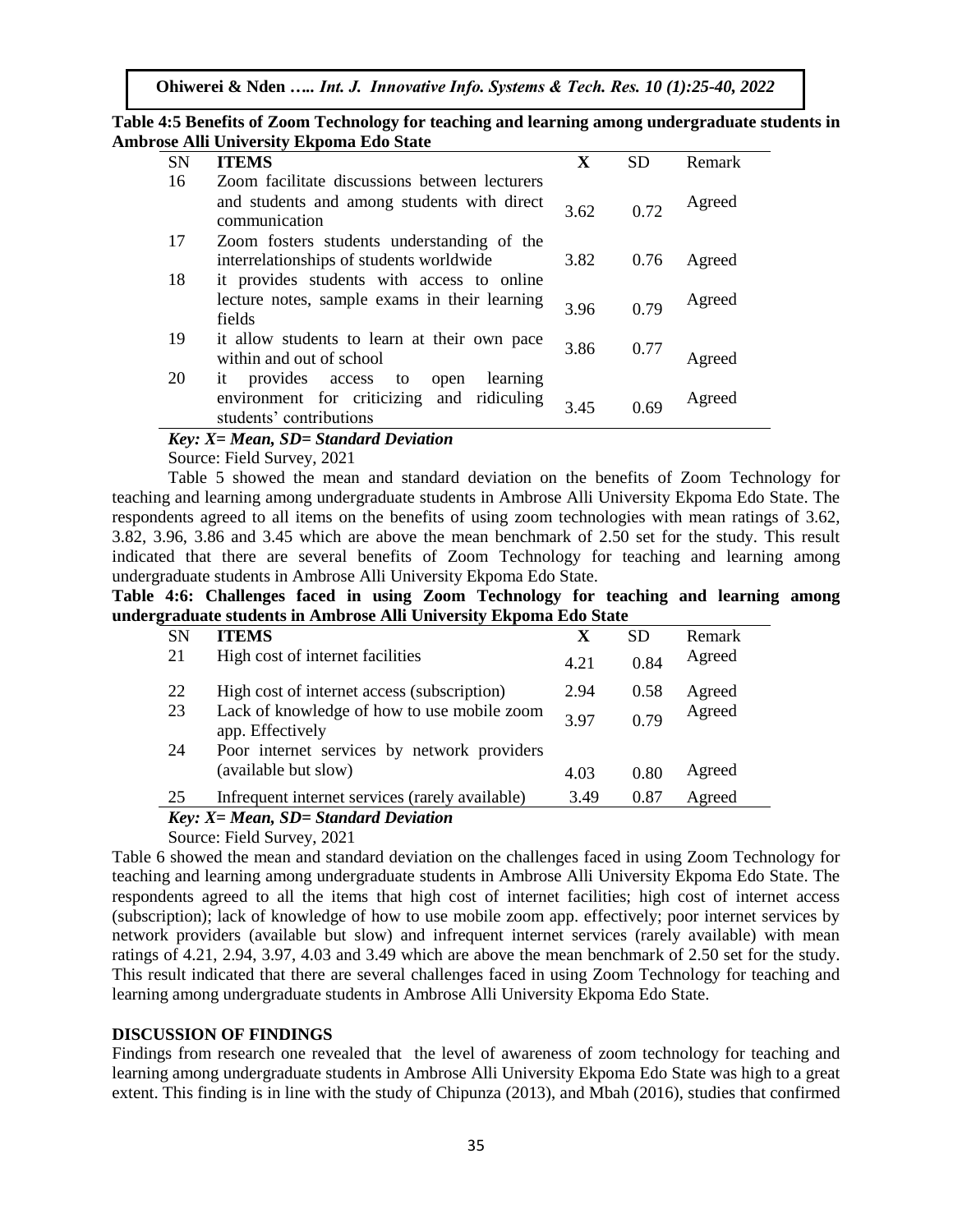that the utilization of zoom cloud technology and Whatsapp video conferencing in the classroom would provide the teachers with a more effective way to transfer knowledge and information to students, and also enable the students to learn in a more productive way. And Prensky (2011) also stated that young people of the digital native generation possess sophisticated knowledge of and skills with information technologies. Whether Nigerian students use these facilities, knowledge and skills for zoom technology is yet to be empirically ascertained.

Findings from research question two revealed that students find it easy in using zoom Technology for teaching and learning among undergraduates students in Ambrose Alli University Ekpoma Edo State. This finding is in line with the study of Brahma (2020) which stated that the use of Zoom as an online based learning in Sociology and Anthropology subjects for the students majoring in Citizenship Education at STKIP Kusumanegara Jakarta result showed that Sociology and Anthropology courses become more interactive and in demand by students because the online learning media used are very innovative and effective according to the current development. Through zoom, lecturers and students can conduct video conference which is used as a means of communicating in online learning and the recordings made during the meeting are more secure.

Findings from research question three revealed that the level of use of Zoom Technology for teaching and learning among undergraduate students in Ambrose Alli University Ekpoma Edo State was relatively low among students. This finding is in line with the study of Baro and Godfrey (2015) which stated that lack of skills power failure, lack of time, lack of facilities and the attitude of some zoom user were deterrent to the use of Web 2.0 tools in Africa.

Findings from research question four revealed that there are several benefits of Zoom Technology for teaching and learning among undergraduate students in Ambrose Alli University Ekpoma Edo State. This finding is in line with the study of Pratiwi, Afandi, & Wahyuni, (2019), where they stated that zoom cloud meetings is a very useful alternative application for virtual meeting to facilitate communication with many people without making direct contact and be able to support learning needs in today's digital era.

Findings from research question five revealed that there are several challenges faced in using Zoom Technology for teaching and learning among undergraduate students in Ambrose Alli University Ekpoma Edo State. This finding is in line with the study Ifeanyi et al (2021) who stated that the result of their research revealed that all the participants mentioned that buying the data bundle for the internet is expensive and can therefore frustrate them. Using the zoom platform requires a bandwidth, which will be problematic for participants who lack strong internet connections or have limited data plans and lack of computer/android phone.

# **Summary**

This study was carried out to investigate the use of Zoom Technology for teaching and learning among undergraduate students of Ambrose Alli University Ekpoma Edo State. The descriptive survey design was adopted for the study. The population of this study covers all undergraduate students in the Faculty of Education, Alli University Ekpoma, Edo State. A total number of two hundred and ninety five (295) responders were used as sample for this study. Data collected were analyzed with tables and simple percentages, mean and standard deviation. The result of data analysis of the study revealed that:

- 1. the level of awareness of zoom technology for teaching and learning among undergraduates in Ambrose Alli University Ekpoma Edo State was high to a great extent;
- 2. Students find it easy in using zoom Technology for teaching and learning among undergraduates students in Ambrose Alli University Ekpoma Edo State;
- 3. the level of use of Zoom Technology for teaching and learning among undergraduate students in Ambrose Alli University Ekpoma Edo State was relatively low among students;
- 4. There were several benefits of Zoom Technology for teaching and learning among undergraduate students in Ambrose Alli University Ekpoma Edo State; and
- **5.** There were several challenges faced in using Zoom Technology for teaching and learning among undergraduate students in Ambrose Alli University, Ekpoma, Edo State.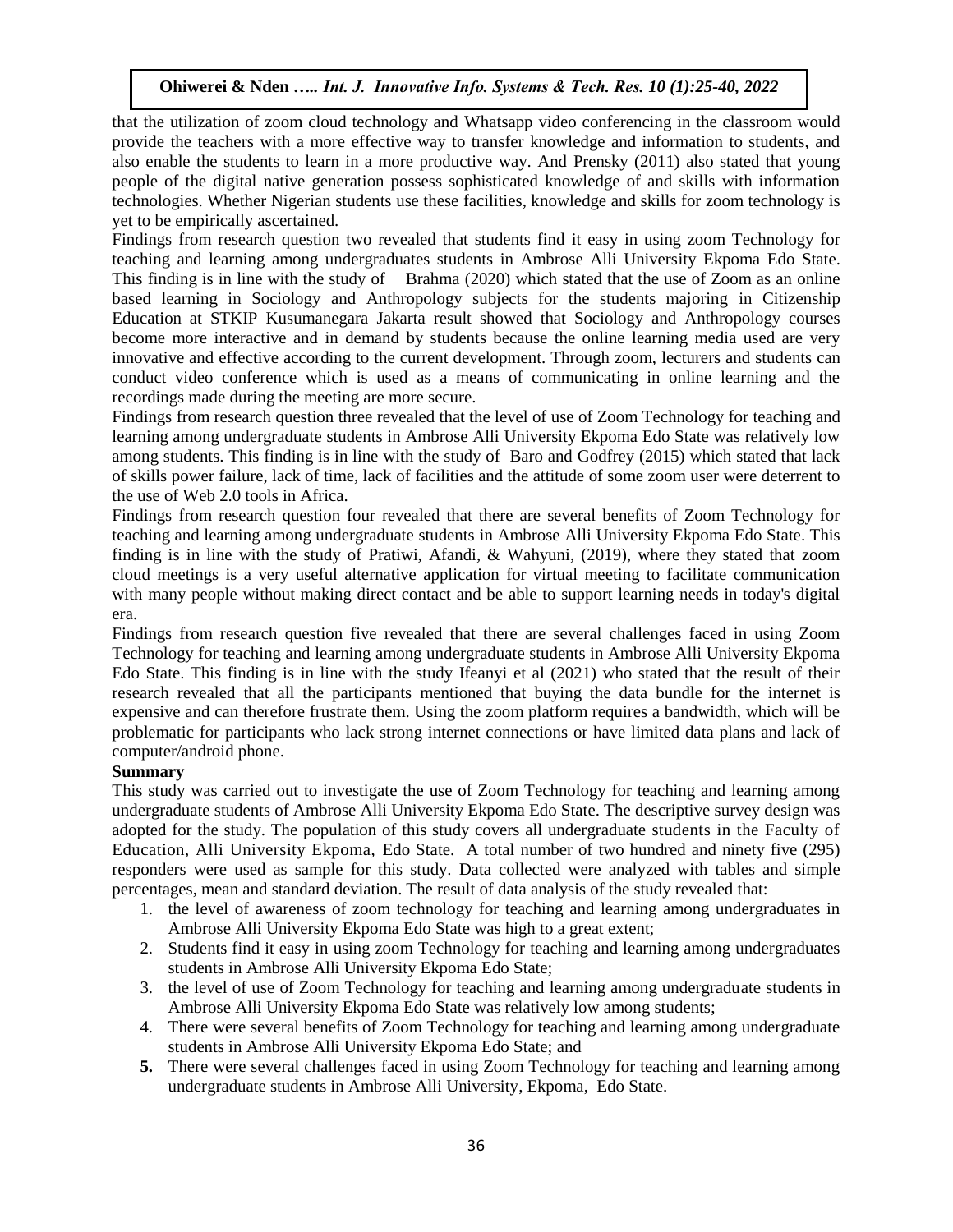#### **RECOMMENDATIONS**

Based on the findings of this research, the following recommendations were made:

- 1. Zoom technology phone apps should be encouraged among undergraduate students in Edo State.
- 2. To make the students become increasingly aware of zoom technology for learning, lecturers need to incorporate zoom technology activities in curriculum delivery, task design processes and outcomes, teaching pedagogies, and measurements of actual learning.
- 3. Government agencies, University management, or Students' Union Government should organize seminars and conference to intimate students more on the constituents and benefits of zoom technology to their course curriculum.
- 4. Universities should intensify ICT training for students. They should expose students to a range of co-curricular practical tasks on zoom technologies to help students become more aware and motivated for virtual learning.
- 5. The Universities should provide adequate, reliable zoom technology learning platform or software and tools to interconnect all students' and lecturers' for zoom technology learning.

#### **CONCLUSION**

Based on the findings of the study, it was concluded that the level of awareness of zoom technology for teaching and learning among undergraduates was high to a great extent; Students find it easy in using zoom Technology for teaching and learning among undergraduates students; the level of use of Zoom Technology for teaching and learning among undergraduate students was relatively low among students; there were several benefits of Zoom Technology for teaching and learning among undergraduate students; and there were several challenges faced in using Zoom Technology for teaching and learning among undergraduate students in Ambrose Alli University Ekpoma Edo State.

The study also concluded that use of zoom technology for learning has emerged as a useful source for promoting learning and preparing youths to participate in a global economy. The important point that must be considered is the continuity of the video conference at this zoom depends on the internet network so that lecturers and students must use good and supportive internet access in order to use the zoom application for taking part in learning activities.

#### **REFERENCES**

- Agbo, F. J, Olawumi, O., Oyelere, S. S., Kolog, E. A., Olaleye, S. A., Agjei, R. O., Ukpabi, D. C., Yunusa, A. A., Gbadegeshin, S. A., Awoniyi, L., Erinle, K. O., Mogaji, E., Sila, A. D., Nwanchukwu, C. E. and Olawuni, A. (2020). Social media usage for computing education. The effect of tie strength and group communication on perceived learning outcome. *The international journal of education and development using information and communication technology,* vol. 16, no. 1, pp. 5-26.
- Ahmad, S. A. (2012). Essentialities for e-learning: the Nigerian tertiary institutions in question. *Academic Research International 2*(2),286-291
- Alchamdani, A., Fatmasari, Anugrah, E. R., Sari, N. P., Putri, F., & Astina, A. (2020). The impact of covid19 pandemic on online learning process in the college at southeast sulawesi. *Jurnal Kesehatan Lingkungan*, *12*(1), 129–136.
- Al-Gahtani, K. (2016), Digital Compass Learning: Distance Education Enrollment Report 2017 // Babson survey research group. 2017.
- Andriyani, D. S., & Sari, N. K. (2020). E-Learning Model with Zoom Application to Improve the Ability of Giving Strengthening Skills in Mathematics Learning. *Journal of Mathematics, Science, Technology and Education*, *1*(1), 38–45.
- Ary, D., Jacobs, L. C., Sorensen, C., & Rezavieh, A. (2010). *Introduction to Research in Education* (8th edition). California: Cengange Learning.
- Baro, E. E. and Godfrey, V. (2015). Web 2.0, Library 2.0, Librarian 2.0, and the challenges for librarians in Africa. A review of current literature. International journal of information technology and library sciences, vol. 4, no. 1, pp 1-16.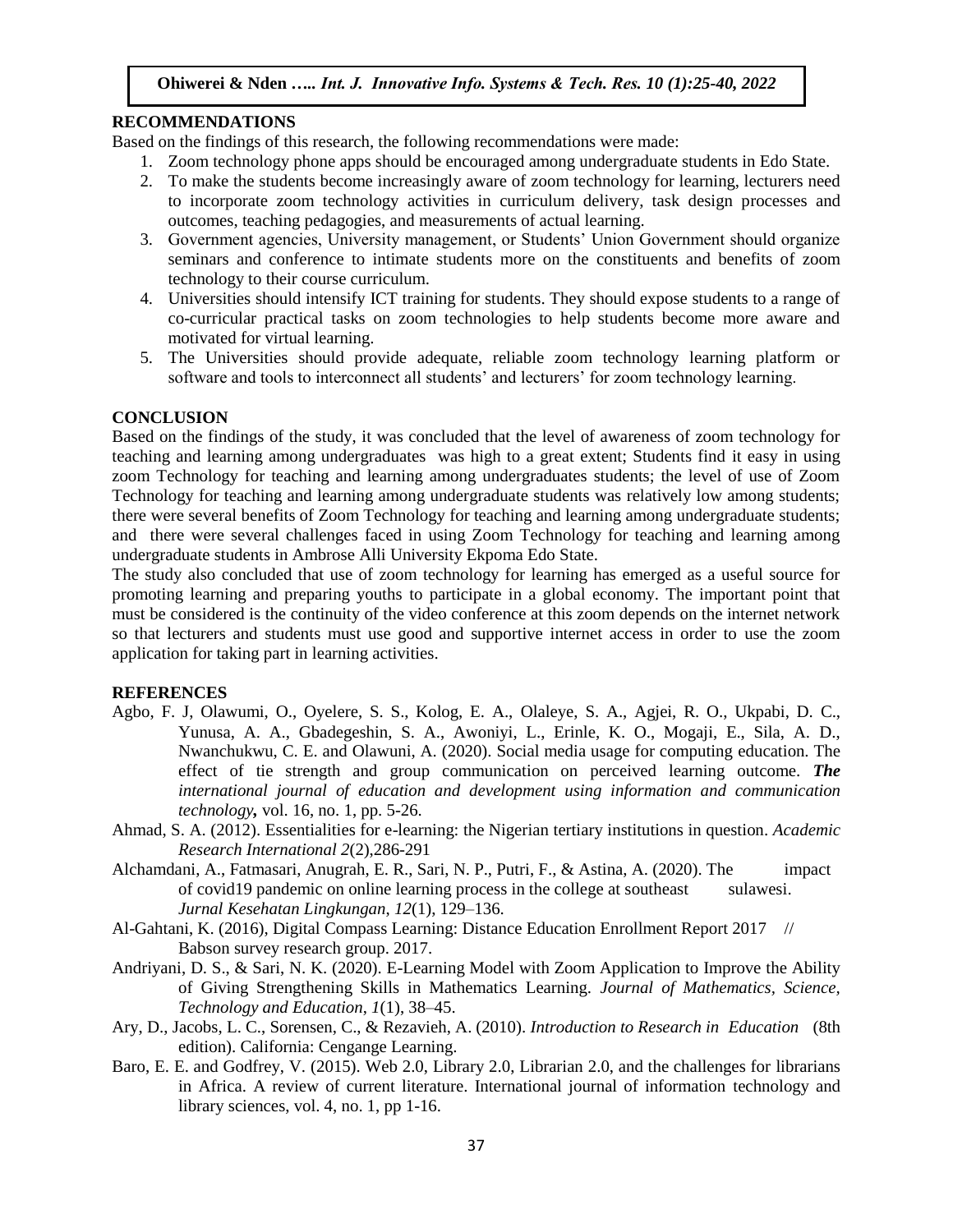- Batool, O and Asghar, S, E (2020), Impact of Zoom Technology on Libraries: a Descriptive Study. *International Journal of Digital Library Services*. Vol. 3(4): 1-13.
- Braak, J. (2004). Domains and determinants of university students' self-perceived computer competence. Computers & Education, 43(3), 299–312. https ://doi.org/10.1016/j.compedu.2003.09.006
- Brahma, I. A. (2020). Penggunaan Zoom Sebagai Pembelajaran Berbasis Online Dalam Mata Kuliah Sosiologi dan Antropologi Pada Mahasiswa PPKN di STKIP Kusumanegara Jakarta. *Jurnal Ilmu Pendidikan Nonformal AKSARA*, *06*(02), 97–102.
- Chipunza, P. R. C., (2013). Using mobile devices to leverage student access to collaboratively generated resources: A case of whatsapp instant messaging at a south-African University. International Conference on Advanced Information and Communication Technology for Education (ICAICTE).
- Cohari, A., (2013). How did whats app became the strongest social network? Calcalist. Retrieved from http://www.calcalist.com.il/local/articles/0,7340,L3593840,00.html
- Crompton, H., (2013). A historical overview of mobile learning: Towards learner-centered education. In Z.L. Berge & L. Y. Muhlenberg (Eds.), Hand Book of Mobile Learning.
- Ellison, N.B,. (2007), Benefits of Facebook 'friends': Social capital and College Students' use of Online Social Network Sites: *Journal of Computer-mediated communication*, 12(4) (2007).
- Erasmus, A. G (2020). Zoom Technology: Virtual worlds, learning, and an ecology of embodied interaction. *International Journal of Virtual and Personal Learning Environments, 1*(1), 38-56
- Eze, I.J and Chinedu-Eze, O (2018). A survey on Zoom and Academic Performance in Nigeria Universities. *International Journal of Engineering Research and Applications (IJERA) ISSN: 2248-9622 www. ijera. comVol*, *2*, 788-797.
- Fasae, J.K and Adegbilero-Iwari, I. (2015). Social Media Use by Students in Colleges of Science in Two Selected Private Universities in south West, Nigeria. Middlebelt *Journal of Library and Information Science*. 13 (1): 1-15.
- Febrianto, P. T., Mas'udah, S., & Megasari, L. A. (2020). Implementation of Online Learning during the Covid-19 Pandemic on Madura Island , Indonesia. *International Journal of Learning, Teaching and Educational Research*, *19*(8), 233–254.
- Fitriyani, Febriyeni, M. D., & Kamsi, N. (2020). Penggunaan Aplikasi Zoom Cloud Meeting Pada Proses Pembelajaran Online Sebagai Solusi Di Masa Pandemic COVID 19. *Edification*, *3*(1), 23–34.
- Garcia, Ahiza; O'Brien, Sara; Valinsky, Jordan (2019)*. ["Zoom nearly reaches \\$16 billion in value after](https://www.cnn.com/2019/04/18/tech/zoom-ipo-video-conference/index.html)  [first day of trading".](https://www.cnn.com/2019/04/18/tech/zoom-ipo-video-conference/index.html) [CNN.](https://en.wikipedia.org/wiki/CNN) [Archived](https://web.archive.org/web/20200331182141/https:/www.cnn.com/2019/04/18/tech/zoom-ipo-video-conference/index.html) from the original on March 31, 2020. Retrieved April 19, 2019.*
- González-Gómez, F., Guardiola, J., Martín-Rodríguez, O., & Montero-Alonso, M. A. (2012). Gender differences in e-learning satisfaction. Computers & Education, 58(1), 283–290.
- https://doi.org/10.1016/j.compedu.2011.08.017
- Greenberg R and Zenetis W. H (2012). Integrating self--paced e-learning with conventional classroom learning in Nigeria Educational System. *Mediterranean Journal of Social Sciences 3*(4),127- 133.
- Guzacheva, N. (2020). Zoom Technology as an effective tool for distance learning. *Bulletin of Science and Practice*, *6*(5), 457–460.
- Haqien, D., & Rahman, A. A. (2020). Pemanfaatan Zoom Meeting Untuk Proses Pembelajaran Pada Masa Pandemic COVID-19. *SAP (Susunan Artikel Pendiikan)*, *5*(1).
- Hind, A. A. and Hassan, S. M. (2021) Measuring Students' Use of Zoom Application in Language Course Based on the Technology Acceptance Model (TAM). Journal of Psycholinguistic Research.
- Hu, T and Hui S (2012), Communication theories: Origins, methods, and uses in the mass media. New York: Longman
- [Julius, Z,](https://www.researchgate.net/profile/Julius-Zulu) [Patricia, N,](https://www.researchgate.net/profile/Patricia-Nalube) [Robert, C,](https://www.researchgate.net/profile/Robert-Changwe) [Simeon, M](https://www.researchgate.net/profile/Simeon-Mbewe) (2021). The Challenges and Opportunities of Using ZOOM App in the Teaching and Learning of Mathematics in Higher Education Institutions (HEIs) During COVID-19 Pandemic: Lecturers' and Students' Perspective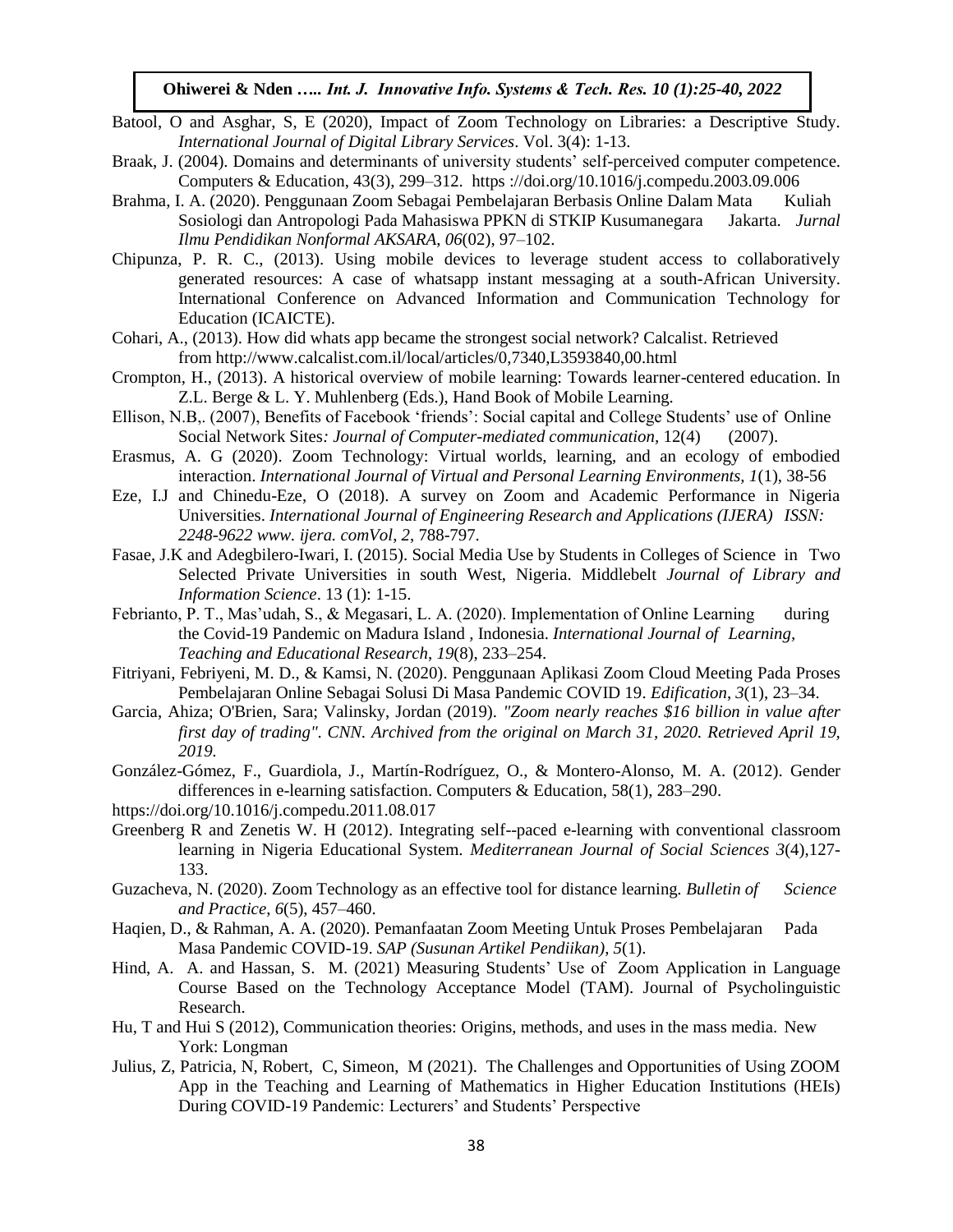https://www.researchgate.net/publication/354193246 The Challenges and Opportunities of Using Z

- Lee, L.K (2016), *Digital natives, digital immigrants. On the Horizon, 9(5). NCB University Press*. Retrieved from http://www. marcprensky. com/writing/Prensky%20 %20digital%20Natives,%20Digital%20 Immigrants %20-%20 Part1.pdf
- Lopez, Napier (2020). *["Zoom's 5.0 update helps stop zoom](https://thenextweb.com/apps/2020/04/22/zooms-5-0-update-helps-stop-zoombombing-and-improves-encryption/) bombing and improves encryption". The Next Web. [Archived](https://web.archive.org/web/20200508054234/https:/thenextweb.com/apps/2020/04/22/zooms-5-0-update-helps-stop-zoombombing-and-improves-encryption/) from the original on May 8, 2020. Retrieved April 29, 2020.*
- Lorenz, Taylor; Griffith, Erin; Isaac, Mike (March 17, 2020). ["We Live in Zoom Now".](https://www.nytimes.com/2020/03/17/style/zoom-parties-coronavirus-memes.html) [The New York](https://en.wikipedia.org/wiki/The_New_York_Times)  [Times.](https://en.wikipedia.org/wiki/The_New_York_Times) [ISSN](https://en.wikipedia.org/wiki/ISSN_%28identifier%29) [0362-4331.](https://www.worldcat.org/issn/0362-4331) [Archived](https://web.archive.org/web/20200323084206/https:/www.nytimes.com/2020/03/17/style/zoom-parties-coronavirus-memes.html) from the original on March 23, 2020. Retrieved March 23, 2020.
- Lorenz. M. U and Erin, E.D (2020), Ergonomic assessment for the task of repairing computers in a manufacturing company: A case study. Work 2020, 52, 393–405.
- Makarim, N. A. (2020). *Ministry of Education and Culture Decree Number 4 year 2020*. Jakarta: Ministry of Education and Culture.
- Mbah, F. I., (2016). Utilization of multi-media and hypermedia technology in tertiary institutions in Anambra State. Nigerian Journal of Business Education 3(2), 14-17.
- Marczak, Bill; Scott-Railton, John (2020)*. ["Move Fast & Roll Your Own Crypto: A Quick Look at the](https://citizenlab.ca/2020/04/move-fast-roll-your-own-crypto-a-quick-look-at-the-confidentiality-of-zoom-meetings/)  [Confidentiality of Zoom Meetings".](https://citizenlab.ca/2020/04/move-fast-roll-your-own-crypto-a-quick-look-at-the-confidentiality-of-zoom-meetings/) [Citizen Lab.](https://en.wikipedia.org/wiki/Citizen_Lab) [Archived](https://web.archive.org/web/20200412023706/https:/citizenlab.ca/2020/04/move-fast-roll-your-own-crypto-a-quick-look-at-the-confidentiality-of-zoom-meetings/) from the original on April 12, 2020. Retrieved April 4, 2020.*
- Morrison, Sara (2020)*. ["Zoom responds to its privacy \(and porn\) problems".](https://www.vox.com/recode/2020/3/31/21201019/zoom-coronavirus-privacy-hacks) [Vox Media.](https://en.wikipedia.org/wiki/Vox_Media) [Archived](https://web.archive.org/web/20200411175641/https:/www.vox.com/recode/2020/3/31/21201019/zoom-coronavirus-privacy-hacks) from the original on April 11, 2020. Retrieved April 7, 2020.*
- Nassaji, H. (2015). Qualitative and descriptive research : Data type versus data analysis. *Language Teaching Research*, *19*(2), 129–132.
- Ogwunte, P. C. & Amadi. E. A. (2020). Perceived Influence of Zoom Cloud and Whatsapp Technologies on Instructional Delivery in University Business Education Classroom in Rivers State. Int. J. Innovative Info. Systems & Tech. Res. 8 (4):15-21.
- Oye, N. D., A.Iahad, N., Madar,. & Ab.Rahim, N. (2012). The impact of e-learning on students' performance in tertiary institutions. *IRACST – International Journal of Computer Networks and Wireless Communications (IJCNWC) 2* (2),122-130
- Padilla-MeléNdez, A., Del Aguila-Obra, A. R., & Garrido-Moreno, A. (2013). Perceived playfulness, gen-der differences and technology acceptance model in a blended learning scenario. Computers & Education,63,306–317. https ://doi.org/10.1016/j.compedu.2012.12.014
- Palmer, T (2018). Students' perceptions of using Zoom technologies in informal English learning during the COVID-19 epidemic: A study in Chinese rural secondary schools. *Journal of Pedagogical Research, 4*(4), 475-483.
- Pelet,J. E & Lecat, B. (2013) Virtual worlds as the next asset of virtual learning environments for students in business? *International Journal of Virtual and Personal Learning Environments, 3*(2), 59-76
- Pratiwi, A. D., Afandi, A., & Wahyuni, E. S. (2019). Potensi aplikasi zoom cloud meetings dalam pembelajaran di era digital. In *Prosiding Seminar Nasional FKIP 2019:Optimalisasi Kualitas Pembelajaran Abad 21 di Era Revolusi Industri 4.0 dalam Menghasilkan Pendidikan yang Profesional.* (pp. 1747–1754).
- Prensky, M. (2011). *Digital natives, digital immigrants. On the Horizon, 9(5). NCB University Press*. Retrieved from http://www. marcprensky. com/writing/Prensky%20 %20digital%20Natives,%20Digital%20 Immigrants %20-%20 Part1.pdf
- Putri, R. S., Purwanto, A., Pramono, R., Asbari, M., & Wijayanti, Laksmi Mayesti, Hyun, C. C. (2020). Impact of the COVID-19 Pandemic on Online Home Learning : An Explorative Study of Primary Schools in Indonesia. *International Journal of Advanced Science and Technology*, *29*(5), 4809–4818.
- Rae, Hodge (2020)*. ["Timeline of every security issue uncovered in Zoom".](https://www.cnet.com/news/zoom-every-security-issue-uncovered-in-the-video-chat-app/) CNET[. Archived](https://web.archive.org/web/20200416215436/https:/www.cnet.com/news/zoom-every-security-issue-uncovered-in-the-video-chat-app/) from the original on April 16, 2020.*
- Ray, Tiernan (2020). ["Is There Room for Zoom Video to Continue Zooming Upward?".](https://www.thestreet.com/investing/can-zoom-continue-zooming-upward) TheStreet. [Archived](https://web.archive.org/web/20200404053453/https:/www.thestreet.com/investing/can-zoom-continue-zooming-upward) from the original on April 4, 2020. Retrieved April 15, 2020.